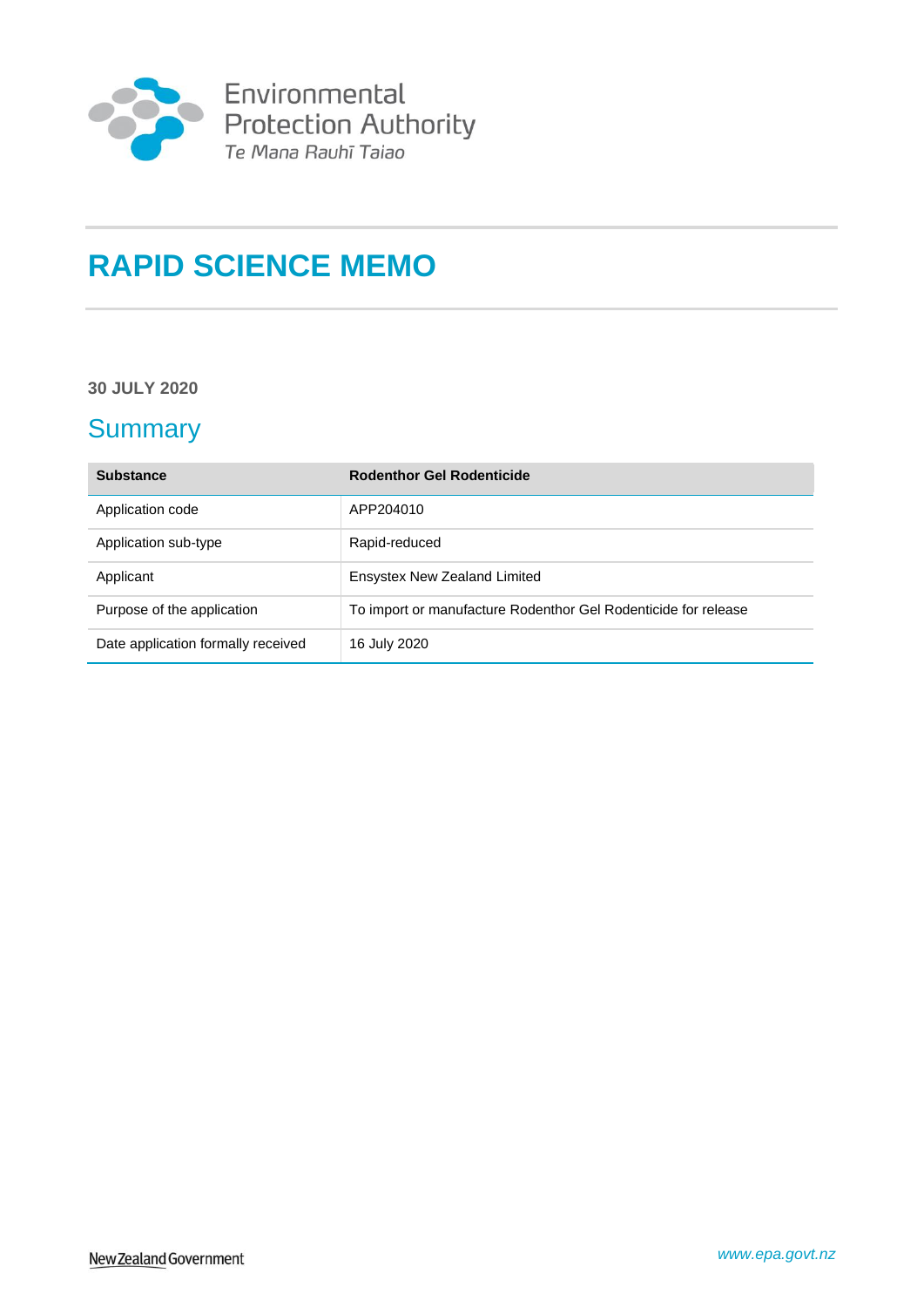# 1. Key Points

- 1.1. Rodenthor Gel Rodenticide is a vertebrate toxic agent (VTA) containing 0.05 g/kg of the active ingredient brodifacoum. It is intended to be imported and used by professional pest control operators. The ready to use gel formulation is applied via a caulking gun to bait stations in and around industrial, commercial, public services, agricultural and domestic buildings or enclosed spaces at rates of up to 30 g bait gel per bait station to control rats and mice.
- 1.2. No major issues were identified with this substance.

# 2. Status Of Substance (SOS) or statutory determination history

2.1. No SOS or statutory determinations were issued for Rodenthor Gel Rodenticide.

# 3. Identification of substance and reference

3.1. The reference proposed by the applicant and identified by the EPA are the same (see Table 2)

#### **Table 2: identified references for the rapid assessment of Rodenthor Gel Rodenticide**

|                                                  | Substance to be approved  | <b>Reference</b>       |
|--------------------------------------------------|---------------------------|------------------------|
| Name                                             | Rodenthor Gel Rodenticide | Rodenthor Soft Bait    |
| Substance database ID                            | 50225                     | 43855                  |
| HSNO Approval number                             | $\blacksquare$            | HSR100814              |
| Substance physical form                          | Ready to use gel bait     | Ready to use soft bait |
| Active ingredient(s) and<br>concentration (g/kg) | 0.05 g/kg brodifacoum     | 0.05 g/kg brodifacoum  |

## 4. RAPID assessment criteria

### Active ingredient

4.1. This substance meets the active ingredients criteria.

The concentration of the active ingredient in Rodenthor Gel Rodenticide is the same as that of the reference substance.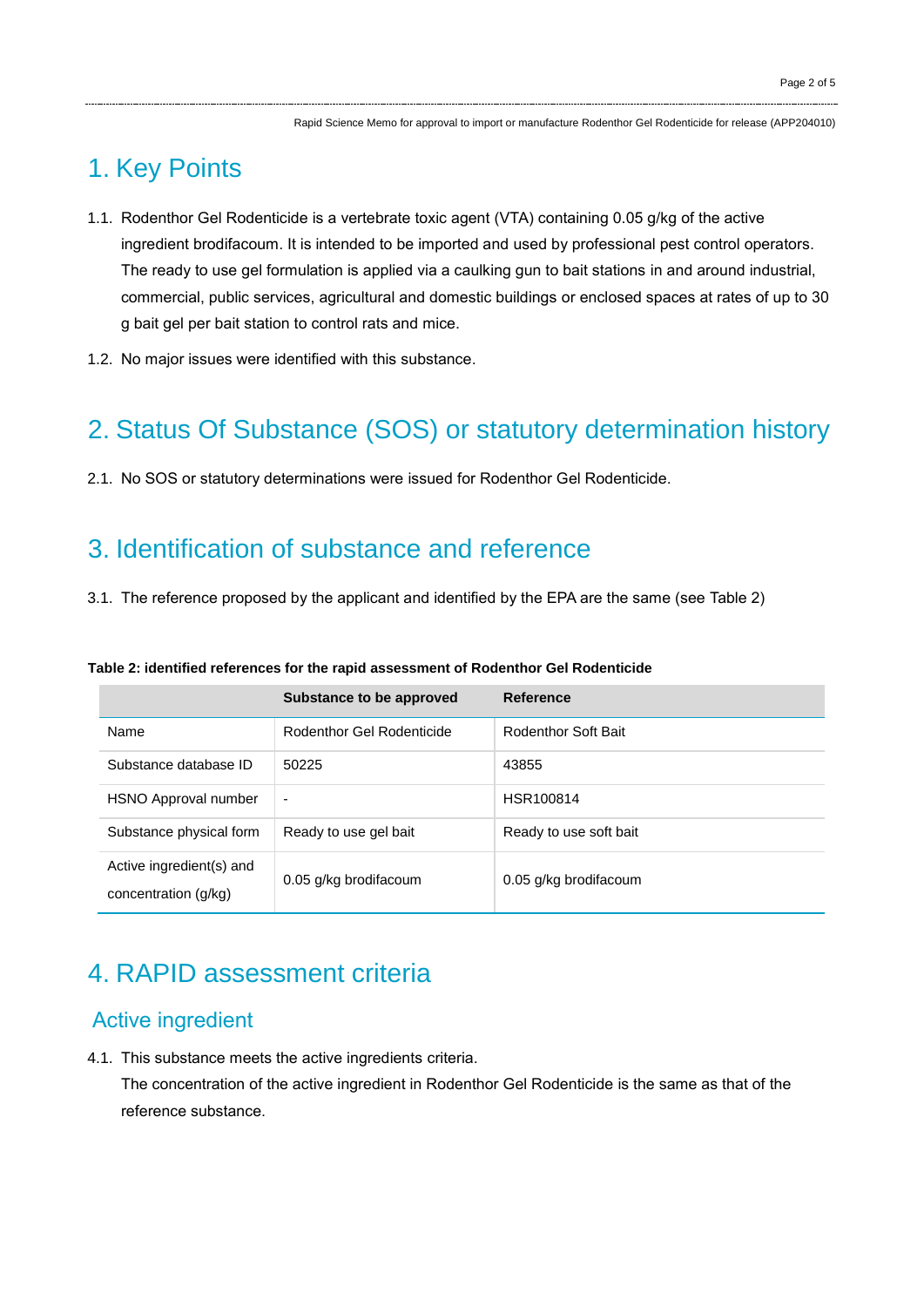## Physical form

4.2. Rodenthor Gel Rodenticide has a similar physical form to the reference substance. Rodenthor Gel Rodenticide is in the form of a ready to use gel formulation and the reference substance is in the form of a soft bait.

### Use pattern

4.3. This substance meets the use pattern criteria. Both Rodenthor Gel Rodenticide and the reference substance are VTAs used in a similar manner (see Table 3).

|                                                                              | Substance to be approved                                                                                                                                                                                      | <b>Reference</b>                                               |
|------------------------------------------------------------------------------|---------------------------------------------------------------------------------------------------------------------------------------------------------------------------------------------------------------|----------------------------------------------------------------|
| Target area                                                                  | Industrial, commercial, public services,<br>agricultural and domestic buildings                                                                                                                               | Industrial, commercial, agricultural<br>and domestic buildings |
| Target animal                                                                | Rats and mice                                                                                                                                                                                                 | Rats and mice                                                  |
| Application rate                                                             | Up to 30 g bait gel per bait station                                                                                                                                                                          | Up to 100 g bait per bait station                              |
| Comment on any differences                                                   | The only difference between Rodenthor Gel Rodenticide and the reference<br>substance is the application rate.                                                                                                 |                                                                |
| Are the differences<br>insignificant in terms of risk of<br>adverse effects? | As the only difference between Rodenthor Gel Rodenticide and the reference<br>substance is the application rate, there is no difference in terms of adverse effects<br>associated with use of the substances. |                                                                |

**Table 3: Use pattern of Rodenthor Gel Rodenticide in comparison to its reference substance**

## Major Hazardous Components

4.4. Rodenthor Gel Rodenticide meets the major hazardous components criteria. The major hazardous components in Rodenthor Gel Rodenticide constitute a lower proportion (0.05%) than in the reference substance (0.11%).

## Adverse Effects

4.5. Rodenthor Gel Rodenticide meets the adverse effects criteria, as the hazards of this substance are reduced compared to the reference substance (see Table 4). Rodenthor Gel Rodenticide has no classification for skin sensitisation (6.5B).

|           | <b>Classification comparison</b>     |  |
|-----------|--------------------------------------|--|
| Substance | 6.1E (oral), 6.9B (oral), 9.1D       |  |
| Reference | 6.1E (oral), 6.5B, 6.9B (oral), 9.1D |  |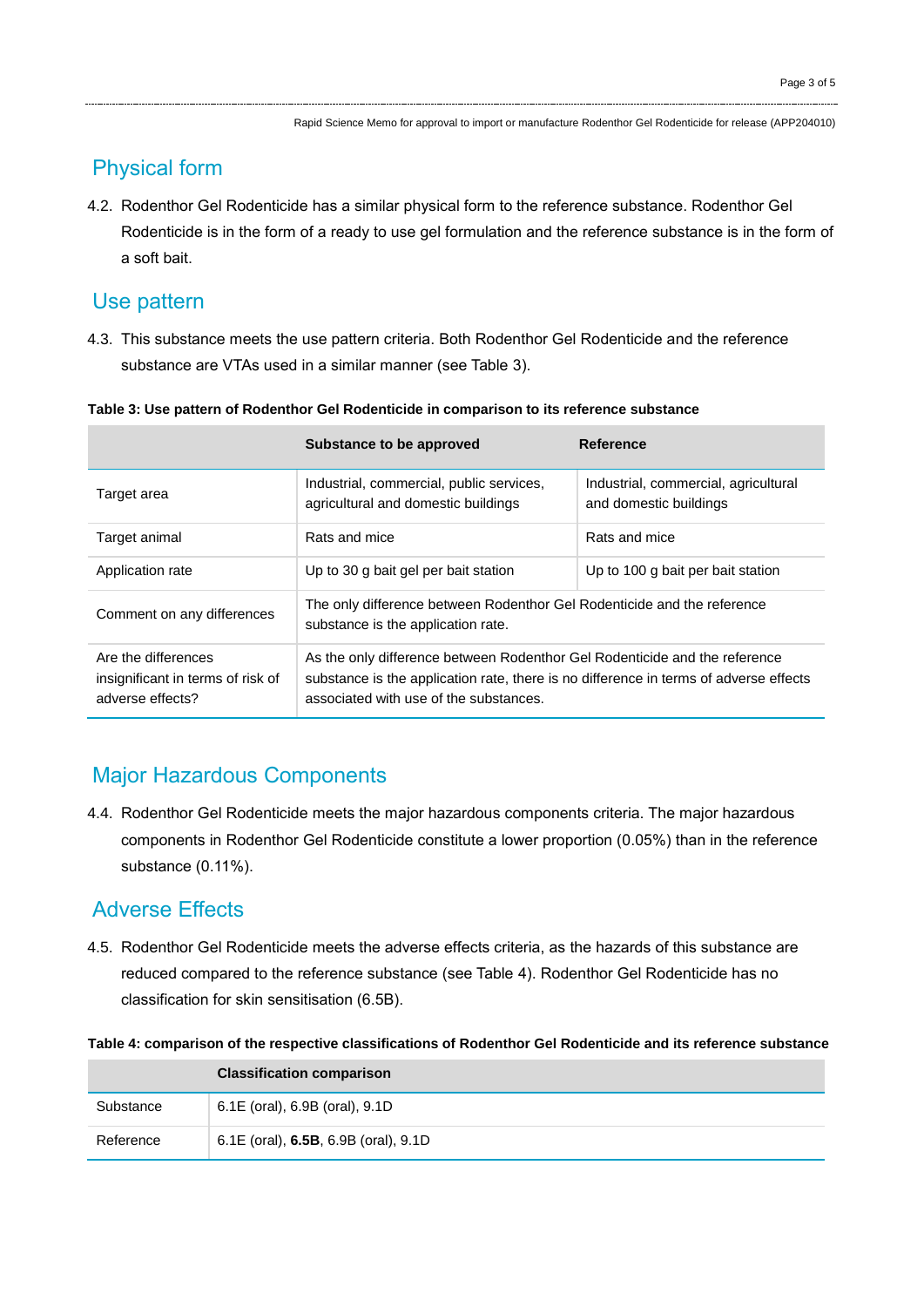Rapid Science Memo for approval to import or manufacture Rodenthor Gel Rodenticide for release (APP204010)

# 5. Controls

## EPA Notice controls

- 5.1. The Labelling, Safety Data Sheet (SDS), Packaging, Disposal and Hazardous Property Controls (HPC) Part 1, Part 3, Part 4A, and Part 4B Notices apply to Rodenthor Gel Rodenticide.
- 5.2. The name and concentration of the following components need to be specified on the label and SDS (see Table 5).

#### **Table 5: Components required on the label and SDS of Rodenthor Gel Rodenticide**

| <b>Labelling requirement</b> | <b>SDS requirement</b>         |
|------------------------------|--------------------------------|
|                              | Starch (WES)                   |
| -                            | Butylated hydroxytoulene (WES) |
|                              | Triethanolamine (WES)          |

- 5.3. No Tolerable Exposure Limit (TEL) values have been set previously for the active ingredient in Rodenthor Gel Rodenticide because it is considered that exposure to this substance is not likely to result in an appreciable toxic effect to people, provided controls on use are followed.
- 5.4. No Environmental Exposure Limit (EEL) values are set at this time, or have been set previously for the active ingredient in Rodenthor Gel Rodenticide, as the level of risk of adverse effects to the environment has been qualitatively assessed as being negligible, with controls in place.
- 5.5. No maximum application rate is proposed because the substance is intended to be used in a bait station.

## Controls varied or added under section 77A

### Labelling and HPC Notices

- 5.6. Given the use of the substance as a VTA, the relevant requirements for a class 9.3C VTA are applied to Rodenthor Gel Rodenticide.
- 5.7. The label must include a use restriction (Clause 23 of the Labelling Notice) with a statement to the effect that use must be in accordance with the restrictions.
- 5.8. Clauses 53 (Adverse effects of class 9.3 substances to be avoided), 56 (Use of class 9.3 pesticide as vertebrate bait) and 57 (Import and manufacture of class 9.3 pesticides as vertebrate bait) of the HPC Notice apply to Rodenthor Gel Rodenticide.

### VTA controls

5.9. The following controls are added to all VTAs: